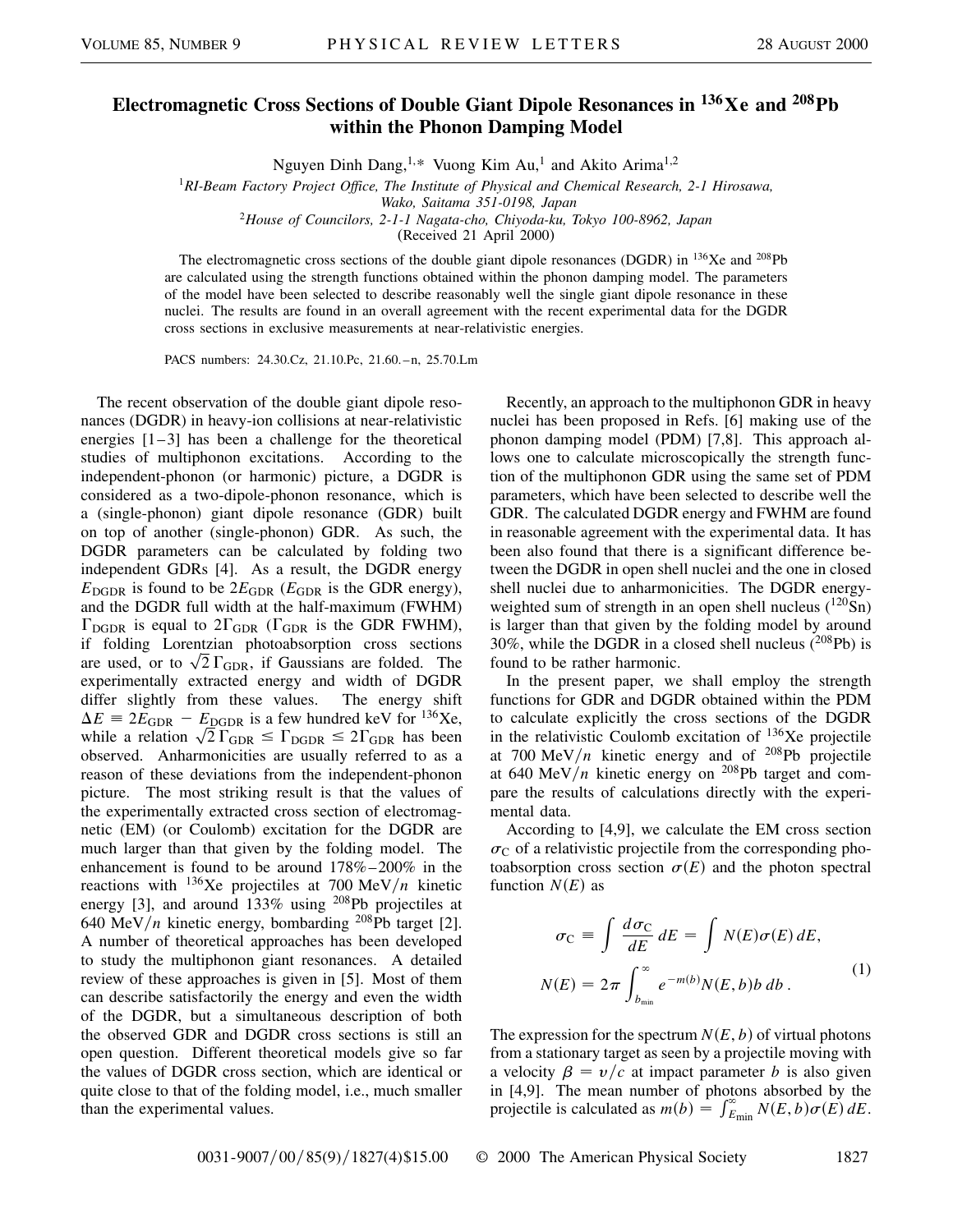For the GDR, the experimental photoabsorption cross section  $\sigma_{\text{GDR}}(E)$  is usually fitted in terms of a Lorentzian (Lor) [or Breit-Wigner (BW)] GDR strength function  $S_{\rm GDR}^{\rm Lor/BW}(E)$  as

$$
\sigma_{\text{GDR}}(E) = c^{(1)} S_{\text{GDR}}^{\text{Lor/BW}}(E) E. \tag{2}
$$

Instead of  $S_{\text{GDR}}^{\text{Lor/BW}}(E)$ , we use the microscopic GDR strength function  $S_{\text{GDR}}^{\text{PDM}}(E)$  calculated within the PDM as

$$
S_{\text{GDR}}^{\text{PDM}}(E) = \frac{1}{\pi} \frac{\gamma_{\text{GDR}}(E)}{(E - E_{\text{GDR}})^2 + [\gamma_{\text{GDR}}(E)]^2},\qquad(3)
$$

where  $\gamma_{\text{GDR}}(E)$  is the damping, which depends on the  $\gamma$ -ray energy *E*. The GDR energy  $E_{GDR}$  and the damping  $\gamma_{\text{GDR}}(E)$  are calculated microscopically within the PDM. The details are given in [7]. The GDR strength factor  $c^{(1)}$ is defined so that the integrated cross section of the GDR satisfies the required experimental energy weighted sum of strength  $(1 + \rho)$ TRK, where TRK is the Thomas-Reiche-Kuhn sum rule equal to  $60NZ/A$  (mb  $\times$  MeV). Therefore

$$
c^{(1)} = \frac{(1+\rho)\text{TRK}}{m_1^{(1)}}, \qquad m_1^{(1)} = \int_0^{E_{\text{max}}} S_{\text{GDR}}^{\text{PDM}}(E) E \, dE \,.
$$
\n(4)

The function  $m_1^{(1)}$  is the first moment of the GDR. The factor  $\rho$  takes into account the contribution of exchange forces and is in the range of  $0.1 \sim 0.4$  depending on nuclei.

 $\overline{a}$ 

The DGDR strength function is calculated within the PDM as

$$
S_{\text{DGBR}}^{\text{PDM}}(E) = \frac{2}{\pi} \frac{\gamma_{\text{DGBR}}(E)}{(E - E_{\text{DGBR}})^2 + [\gamma_{\text{DGBR}}(E)]^2}, \quad (5)
$$

where the DGDR energy  $E_{\text{DGDR}}$  and damping  $\gamma_{\text{DGDR}}(E)$ are calculated microscopically as in [6]. The DGDR cross section  $\sigma_{\text{DGDR}}(E)$  is calculated in a way similar to (2) as

$$
\sigma_{\text{DGDR}}(E) = c^{(2)} S_{\text{DGDR}}^{\text{PDM}}(E) E. \tag{6}
$$

Since we want to describe the experimental data of the EM cross section based on our knowledge of the GDR, we define the DGDR strength factor  $c^{(2)}$  in (6) as follows. Using (1) and the harmonic limit  $S_{\text{DGDR}(\text{har})}^{\text{PDM}}(E)$  of the DGDR strength function (5), which is obtained by folding two GDR strength functions (3) [see [7]], we write the formal expression of the harmonic limit  $\sigma_C^{(2)}$ (har) of the EM cross section (1) for DGDR as

$$
\sigma_{\rm C}^{(2)}(\text{har}) = \int \frac{d\sigma_{\rm C}^{(2)}(\text{har})}{dE} dE
$$

$$
= c^{(2)} \int N_{\text{har}}(E) S_{\text{DGBR(har)}}^{\text{PDM}}(E) E , \quad (7)
$$

where  $N_{\text{har}}(E)$  is calculated using the harmonic limit  $\sigma_{\text{DGDR(har)}}^{\text{PDM}}(E)$  of (6) in (1) and  $m(b)$ . We require this cross section (7) to be equal to the one calculated by folding two GDR cross sections, namely

$$
\sigma_{C(f)}^{(2)} = \int \frac{d\sigma_{C(f)}^{(2)}}{dE} dE = \frac{1}{2} \int dE dE_1 dE_2 N(E_1, E_2) \sigma_{GDR}(E_1) \sigma_{GDR}(E_2) \delta(E - E_1 - E_2)
$$
  
= 
$$
\frac{[c^{(1)}]^2}{\pi} \int dE dE_1 dE_2 N(E_1, E_2) S_{GDR}^{\text{PDM}}(E_1) S_{GDR}^{\text{PDM}}(E_2) E_1 E_2 \varepsilon / [(E - E_1 - E_2)^2 + \varepsilon^2],
$$
 (8)

where the representation  $\delta(x) = [(x - i\varepsilon)^{-1} - (x +$  $i\epsilon$ <sup>-1</sup>]/(2 $\pi i$ ) and the expression for *N*(*E*<sub>1</sub>, *E*<sub>2</sub>) given in [9] are used. Equalizing the right-hand sides of (7) and (8), we define  $c^{(2)}$ . Knowing  $c^{(2)}$ , we can calculate the EM cross section  $\sigma_C^{(2)}$  of the DGDR from (7) using  $S_{\text{DGBR}}^{\text{PDM}}(E)$ (5) instead of its harmonic limit.

The calculations employ the single-particle energies for <sup>136</sup>Xe and <sup>208</sup>Pb obtained within the Hartree-Fock (HF) method using the SGII interaction. The unperturbed phonon energy  $\omega_q$  and the degenerate particle-hole interaction  $F_{ph}$  are two parameters of PDM necessary for the present calculations. They are chosen so that the GDR energy  $E_{GDR}$  and FWHM  $\Gamma_{GDR}$ , calculated within PDM, reproduce the experimentally extracted values (see the details in [6,7]). Given the HF singleparticle spectra above, their values are  $\omega_q = 15.59$  MeV,  $F_{ph} = 0.15$  MeV for <sup>136</sup>Xe, and  $\omega_q = 13.49$  MeV,  $F_{ph} = 0.1785$  MeV for <sup>208</sup>Pb. Using them, we found  $E_{\text{GDR}} = 15.6 \text{ MeV}$  and  $\Gamma_{\text{GDR}} = 4.96 \text{ MeV}$  for <sup>136</sup>Xe. For <sup>208</sup>Pb, we found  $E_{GDR} = 13.5$  MeV and  $\Gamma_{\text{GDR}} = 4.04$  MeV. These values agree well with the corresponding experimental values. The GDR strength factor  $c^{(1)}$  is found to be 155.314 mb [with  $\rho = 0.15$  in (4)] for <sup>136</sup>Xe, and 245.408 mb (with  $\rho = 0.3$ ) for <sup>208</sup>Pb. The values of the DGDR strength factor  $c^{(2)}$ , which are determined from  $c^{(1)}$  and the GDR strength function as discussed above, are equal to  $42.273$  mb for  $136Xe$ , and 97.974 mb for <sup>208</sup>Pb. The smearing parameter  $\varepsilon$  is chosen to be 0.2 MeV. We have verified that the sum rule relationship in [10] between the first moment of the DGDR in its harmonic limit and four times of the product of the GDR first and zero moments is satisfied with this value of  $\varepsilon$ . The minimum impact parameter  $b_{\min}$  in (1) has been defined following  $[11]$  for  $135Xe$ , or using a simple formula given in  $[4]$  for <sup>208</sup>Pb.

The peak energies  $E_i$ , FWHM  $\Gamma_i$ , and EM cross section  $\sigma_C^i$  for GDR *(i = GDR)* and DGDR *(i = DGDR)* calculated within PDM are shown in Table I in comparison with the experimental data for  $^{136}$ Xe [1,3] and  $^{208}$ Pb [2,5]. The integration of the differential cross section has been carried out within  $0 \le E_{\gamma} \le 100$  MeV for GDR, and within 15 MeV  $\le E_\gamma \le E_{\text{max}}$  for DGDR with  $E_{\text{max}} = 45$  MeV for  $136Xe$ , and 40 MeV for  $208Pb$ . According to the selection of the strength factor  $c^{(1)}$  discussed above, the GDR in <sup>136</sup>Xe exhausts 115% of TRK compared to the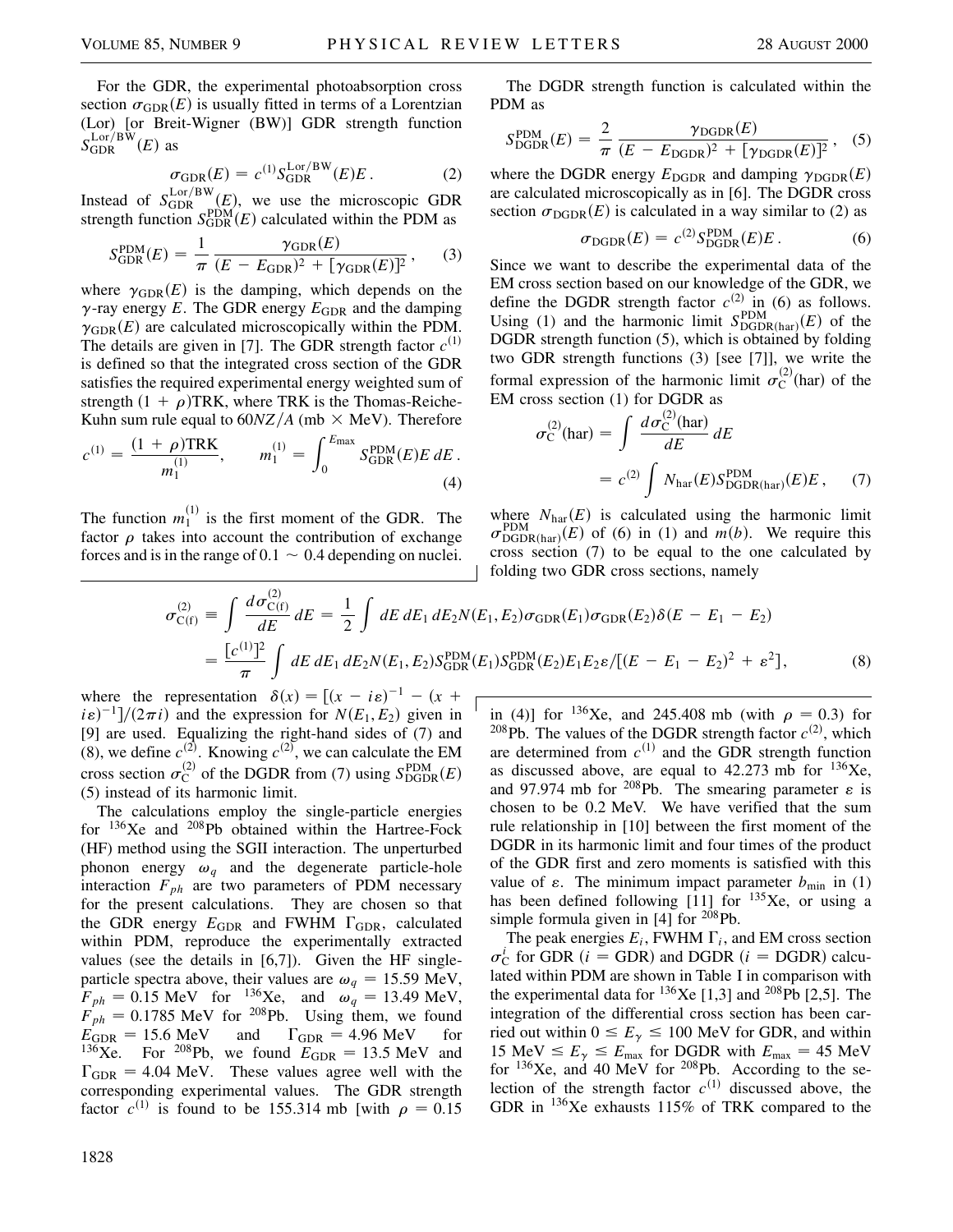TABLE I. The energies  $E_i$ , FWHM  $\Gamma_i$ , and EM cross section  $\sigma_C^i$  for GDR  $(i = GDR)$  (a) and DGDR  $(i = DGDR)$  (b), calculated within PDM (theory) in comparison with the experimental data (experiment) for  $136$ Xe and  $208$ Pb.

| a              | $E_{\rm GDR}$ (MeV)     |                | $\Gamma_{\text{GDR}}$ (MeV)  |               | $\sigma_\mathrm{C}^\mathrm{GDR}$<br>(mb) |                    |
|----------------|-------------------------|----------------|------------------------------|---------------|------------------------------------------|--------------------|
| <b>Nucleus</b> | Theory                  | Experiment     | Theory                       | Experiment    | Theory                                   | Experiment         |
| 136Xe          | 15.6                    | 15.2           | 4.96                         | 4.8           | 1676.28                                  | $1420(42) \pm 100$ |
| 208Pb          | 13.5                    | 13.4           | 4.04                         | 4.0           | 3039.67                                  | $3280 \pm 50$      |
| b              | $E_{\text{DGDR}}$ (MeV) |                | $\Gamma_{\text{DGDR}}$ (MeV) |               | <b>DGDR</b><br>(mb)<br>$\sigma_{\rm C}$  |                    |
| <b>Nucleus</b> | Theory                  | Experiment     | Theory                       | Experiment    | Theory                                   | Experiment         |
| 136Xe          | 29.2                    | $28.3 \pm 0.7$ | 7.0                          | $6.3 \pm 1.6$ | 159.33                                   | $164(85) \pm 35$   |
| 208Pb          | 26.6                    | $26.6 \pm 0.8$ | 6.3                          | $6.3 \pm 1.3$ | 420.92                                   | $380 \pm 40$       |

experimental value of 105  $\pm$  3.1  $\pm$  8% of TRK obtained using the thin lead target [3]. In  $^{208}Pb$ , the GDR exhausts 130% of TRK with the selected value of  $c^{(1)}$  compared to 122%–127% reported in [5]. As seen in Table I, all the calculated values are in reasonable agreement with the corresponding experimental values.

In order to shed some light on the issue of the enhancement of  $\sigma_{\rm C}^{\rm DGDR}$  compared to that of the folding model, we show in Fig. 1 (solid lines) the EM differential cross sections  $d\sigma_C^{\text{DGDR}}/dE$  calculated from (6) using the DGDR strength functions (5) within the PDM. The dotted lines are the results obtained by folding two identical GDR differential cross sections, which have been calculated using a Lorentzian with a width and a peak energy equal to the corresponding empirical values for the GDR in these nuclei. These folding results have been normalized so that the integrated folding cross sections are approximately equal to that of the folding model for  $136Xe$  in [2,3], and for  $208Pb$  in Fig. 6 of [5], respectively. We found that this can be achieved only if the Lorentzian GDR exhausts 105% of TRK for <sup>136</sup>Xe ( $\sigma_{C(f)}^{DGDR}$  = 90.28 mb compared to 92 mb in [3]), and 100% of TRK for <sup>208</sup>Pb ( $\sigma_{C(f)}^{\text{DGDR}} = 301.39 \text{ mb}$ compared to the value of  $\sim$ 286 mb in [2]). The calculated values of the ratio  $r \equiv \frac{\sigma_{\text{C}}^{\text{DGDR}}}{\sigma_{\text{C}}^{\text{DGDR}}}$  amount to 1.77 for  $136Xe$ , and 1.40 for  $208Pb$ . They are comparable with the experimentally extracted values for this ratio, which are 1.78 for  $136Xe$  (on the thin lead target) [3] and 1.33 for <sup>208</sup>Pb [2]. In our opinion, this is the main reason of the large "enhancement" of the DGDR compared to the folding results [2,3,5] since the EM cross sections  $\sigma_C^{\text{DGPR}}$ , depicted by the solid curves, have been obtained using the strength factor  $c^{(2)}$ , which is calculated from  $c^{(1)}$  using (8). The factor  $c^{(1)}$  has been selected so that the GDR exhausts 115% and 130% of TRK for <sup>136</sup>Xe and <sup>208</sup>Pb, respectively, as has been discussed above. However, by renormalizing the Lorentzian so that the GDR exhausts 115% and 130% of TRK for  $^{136}$ Xe and  $^{208}$ Pb, respectively, we get the folding results  $\sigma_{\text{C(f)}}^{\text{DGDR}} = 107.2 \text{ mb} \text{ for }^{136}\text{Xe},$ and  $532.91$  mb for  $208$ Pb. The calculated values of the ratio *r* become 1.49 for  $^{136}$ Xe and only 0.79 for  $^{208}$ Pb, showing the inadequacy of folding two ideal Lorentzians to describe the EM cross sections of DGDR. Meanwhile, the results obtained through folding two GDR cross sections within PDM, which exhaust the same amounts of TRK (115%) for <sup>136</sup>Xe and 100% for <sup>208</sup>Pb), yield the values of  $\sigma_{C(f)}^{DGDR}$ equal to 121.74 mb for  $^{136}$ Xe, and 395.87 mb for  $^{208}$ Pb. The values of  $r$  now amount to 1.31 for <sup>136</sup>Xe, and 1.06 for <sup>208</sup>Pb. Also in this case, the effect of anharmonicities on the DGDR in  $136Xe$ , an open shell nucleus, is still much larger than that in the doubly closed shell nucleus <sup>208</sup>Pb. These enhancements are consistent with those discussed previously in [6].



FIG. 1. EM differential cross sections  $\frac{d}{dE} \sigma_{\rm C}^{\rm DGDR}$  for DGDR in  $136Xe$  (a) and  $208Pb$  (b). The solid curves are results obtained by using the PDM strength functions for DGDR. The dotted curves show the results of folding two Lorentzians that describe the GDR as discussed in the text.